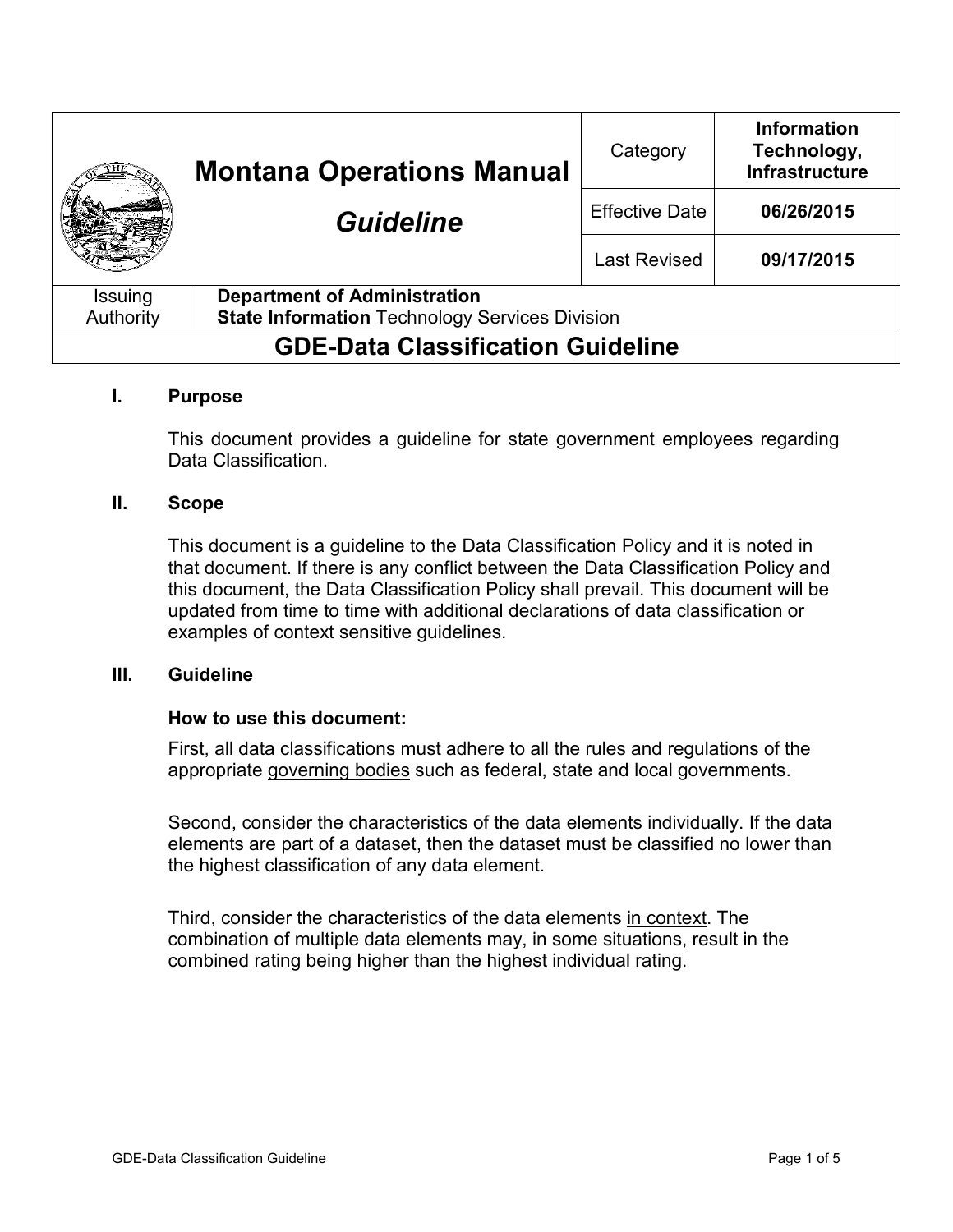| <b>Context Sensitive Types</b><br>of Information  | <b>Examples</b>                                                                                                                   |  |
|---------------------------------------------------|-----------------------------------------------------------------------------------------------------------------------------------|--|
| <b>Agency Name</b>                                | Dept. of Transportation                                                                                                           |  |
| <b>Hours of Operation</b>                         | 8 AM to 4:30 PM Monday thru Friday                                                                                                |  |
| <b>Office Address</b>                             | 123 Main St Anywhere MT                                                                                                           |  |
| <b>Office Phone Number</b>                        | 406 555 1234                                                                                                                      |  |
|                                                   |                                                                                                                                   |  |
| <b>Types of Reports or Collections</b><br>of Data |                                                                                                                                   |  |
| <b>Audit Reports</b>                              | <b>Excluding Data that provides</b><br>knowledge that could be used to injure<br>the State, its Citizens or Business<br>Partners. |  |
| <b>Agency Policies</b>                            | <b>Excluding Data that provides</b><br>knowledge that could be used to injure<br>the State, its Citizens or Business<br>Partners. |  |
| <b>Computer Usage History</b>                     | <b>Excluding Data that provides</b><br>knowledge that could be used to injure<br>the State, its Citizens or Business<br>Partners. |  |
| <b>Expenditure Data</b>                           | Excluding Data that is covered by<br>Agreement or Contract, for example<br>Non-Disclosure Agreements                              |  |
| Revenue Data                                      | Excluding Data that is not Public<br>because of law.                                                                              |  |

# **Data that should be classified as: State of Montana Public**

1 - Data that is classified as State of Montana Public would reside in *information systems*  that are categorized as Low.

### **Data that should be classified as: State of Montana Confidential**

| PII                 | <b>PFI</b>         | <b>PHI</b>         | <b>Other</b>                      |
|---------------------|--------------------|--------------------|-----------------------------------|
| <b>Personally</b>   | <b>Personal</b>    | <b>Personal</b>    |                                   |
| <b>Identifiable</b> | <b>Financial</b>   | <b>Health</b>      |                                   |
| <b>Information</b>  | <b>Information</b> | <b>Information</b> |                                   |
| <b>ELECTIONS</b>    | <b>PAYROLL</b>     | <b>PAYROLL</b>     | <b>Facts on Disaster Recovery</b> |
| Record              | Record             | Record             | Plans                             |
| <b>PAYROLL</b>      | <b>PERSONNEL</b>   | <b>PERSONNEL</b>   | Information covered by            |
| Record              | Record             | Record             | Non-Disclosure                    |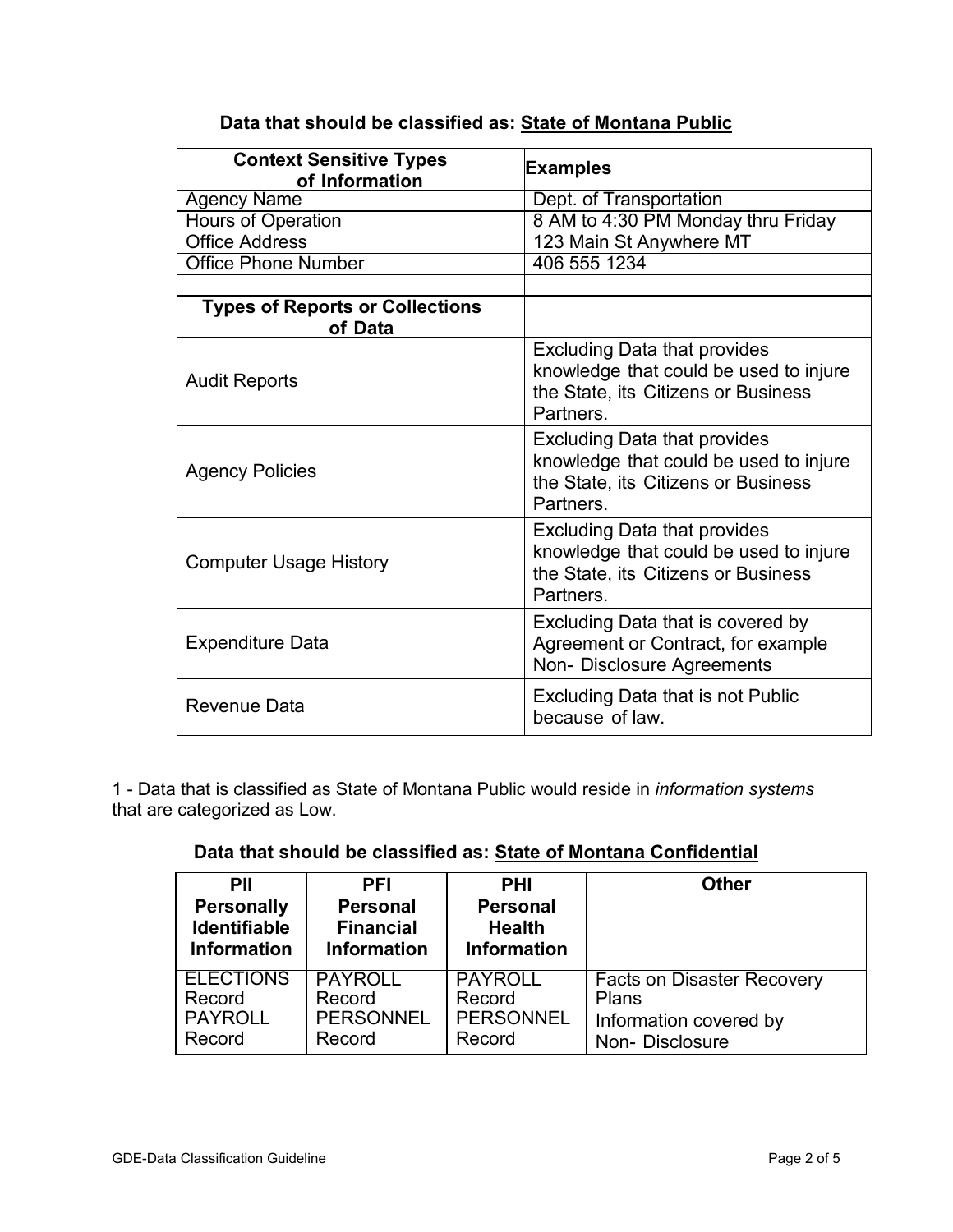| <b>PERSONNEL</b><br>Record                    | Personal<br>Income<br>Tax<br>Record                                        | Information about<br>an Investigation                                                                                                                               |
|-----------------------------------------------|----------------------------------------------------------------------------|---------------------------------------------------------------------------------------------------------------------------------------------------------------------|
| Personal<br>Income<br>Tax<br>Record           | Financial<br>Institution<br>Information<br>on one<br>person or<br>business | Passwords giving access to<br>data. (For example, a Citizen's<br>password granting access only<br>to their Confidential record)                                     |
|                                               |                                                                            | Technical documentation, i.e.,<br>detailed network port/ip<br>diagrams and system<br>architectures for systems<br>containing public, confidential<br>or secret data |
| Defendant,<br>or Witness<br><b>PII Record</b> |                                                                            |                                                                                                                                                                     |

1 - Note the one difference between State of Montana Public and State of Montana Confidential is the protection (confidentiality) of data.

2 - Data that is classified as State of Montana Confidential would reside in *information systems* that are categorized as medium.

## **Data that should be classified as: State of Montana Secret**

| PII                 | <b>PFI</b>           | <b>PHI</b>           | <b>Other</b>                      |
|---------------------|----------------------|----------------------|-----------------------------------|
| <b>Personally</b>   | <b>Personal</b>      | <b>Personal</b>      |                                   |
| <b>Identifiable</b> | <b>Financial</b>     | <b>Health</b>        |                                   |
| <b>Information</b>  | <b>Information</b>   | <b>Information</b>   |                                   |
| <b>ELECTIONS</b>    | Federal              | <b>PAYROLL Files</b> | Passwords giving access           |
| <b>Files</b>        | Tax                  |                      | to Secret data                    |
|                     | Information          |                      |                                   |
| <b>PAYROLL</b>      | <b>PAYROLL Files</b> | <b>PERSONNEL</b>     | Data that is specifically         |
| <b>Files</b>        |                      | <b>Files</b>         | protected by law: for example:    |
|                     |                      |                      | <b>HIPAA or GLB</b>               |
| <b>PERSONNEL</b>    | <b>PERSONNEL</b>     | Information          | <b>Facts on Disaster Recovery</b> |
| <b>Files</b>        | <b>Files</b>         | regarding            | Plans Data such as: Location of   |
|                     |                      | people's             | Recovery Sites, etc.              |
|                     |                      | health               |                                   |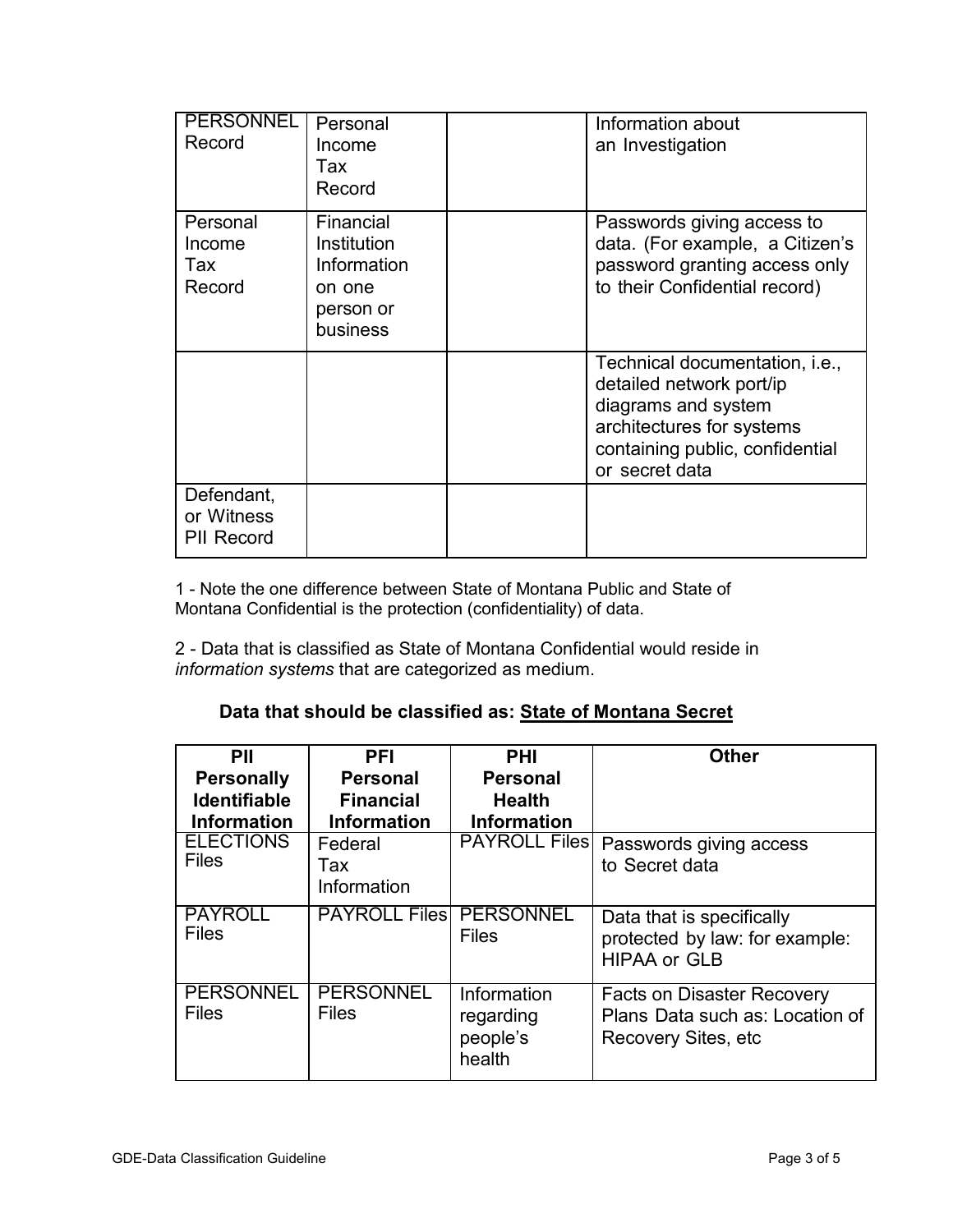| Personal<br>Income<br><b>Tax Files</b>                   | Personal<br>Income<br><b>Tax Files</b>                                               | Information<br>regarding a<br>person<br>with AIDS | Information about<br>Investigations, Audits,<br>etc.                                                                                         |
|----------------------------------------------------------|--------------------------------------------------------------------------------------|---------------------------------------------------|----------------------------------------------------------------------------------------------------------------------------------------------|
| Files that<br>contain<br>Defendant,<br>or Witness<br>PII | Financial<br>Institution<br>Information on<br>more than<br>one person or<br>business |                                                   | Files containing<br>information covered by<br>Non-Disclosure<br><b>Agreements or Federal</b><br>Law                                          |
|                                                          |                                                                                      |                                                   | Technical documentation,<br>i.e., detailed network port/ip<br>diagrams and system<br>architectures for systems<br>containing top secret data |
|                                                          |                                                                                      |                                                   | <b>Expunged Court Cases</b>                                                                                                                  |
|                                                          |                                                                                      |                                                   | Sealed Court Cases, or<br><b>Child Support information</b>                                                                                   |

1 - Data that is classified as State of Montana Secret would reside in *information systems* that are categorized as medium.

## **Data that should be classified as: State of Montana Top Secret**

| PII<br><b>Personally</b><br><b>Identifiable</b><br><b>Information</b> | PFI<br>Personal<br><b>Financial</b><br><b>Information</b> | <b>PHI</b><br>Personal<br><b>Health</b><br><b>Information</b> | Other                                                                                                                                                |
|-----------------------------------------------------------------------|-----------------------------------------------------------|---------------------------------------------------------------|------------------------------------------------------------------------------------------------------------------------------------------------------|
|                                                                       |                                                           |                                                               | Facts on Disaster Recovery<br>Plans such as: Disaster<br><b>Recovery Activation Codes, PII</b><br>on particular people's role in a<br>Disaster, etc. |
|                                                                       |                                                           |                                                               | Information about<br>Investigations,<br>Undercover Officers,<br>Police Raids, etc.                                                                   |
|                                                                       |                                                           |                                                               | Information about State or<br><b>National Homeland</b><br>Security                                                                                   |